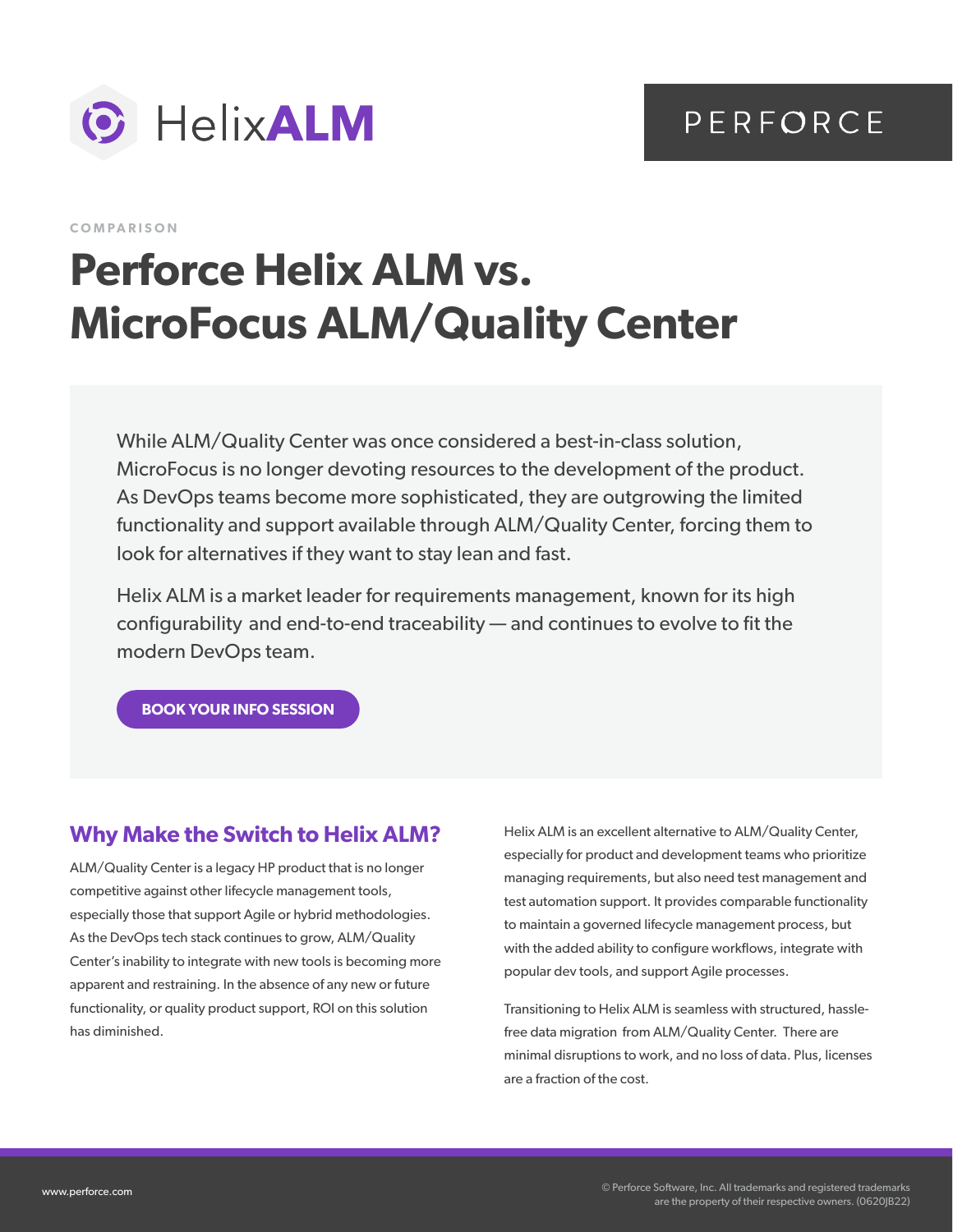

# PERFORCE

| <b>CAPABILITY</b>               | <b>ALM/QUALITY CENTER</b>                                                                                                                                                                              | <b>HELIX ALM</b>                                                                                                                                                                                                                                                 |
|---------------------------------|--------------------------------------------------------------------------------------------------------------------------------------------------------------------------------------------------------|------------------------------------------------------------------------------------------------------------------------------------------------------------------------------------------------------------------------------------------------------------------|
| <b>TEST MANAGEMENT</b>          | ALM/Quality Center cannot support<br>test automation. Integrations are<br>restricted to applications within the<br>HP Software Suite (UFT, BSM etc.)                                                   | Helix ALM is able to manage test cases<br>regardless of the type of testing per-<br>formed and application used.                                                                                                                                                 |
| <b>WORKFLOW COMPATIBILITY</b>   | Users are required to adapt to the<br>lifecycle management structure<br>within MicroFocus, which was built<br>for Waterfall teams.                                                                     | High configurability enables teams to<br>keep their known workflows, including<br>hybrid or Agile . Separate teams in<br>the lifecycle can also customize their<br>individual workflows.                                                                         |
| <b>OPEN AND INTEGRATED</b>      | The use of enterprise tools is gen-<br>erally restricted to the HP Software<br>Suite as ALM/Quality Center<br>does not fully communicate with<br>third-party tools.                                    | Helix ALM supports leading tools in<br>market for Agile, test automation, and<br>CI/CD. It is also fully "RESTful" (REST<br>API.)                                                                                                                                |
| <b>ENTERPRISE-READY</b>         | ALM/Quality Center offers limited<br>support for modern enterprise tools.<br>Security and authentication func-<br>tionality is restricted to Windows<br>and IE and does not fully support<br>REST API. | Perforce serves some of the world's<br>largest and most regulated enterprises,<br>keeping current with market needs<br>so customers can continue to release<br>products faster with confidence and<br>high quality.                                              |
| <b>ONBOARDING AND USABILITY</b> | Onboarding requires professional<br>services customization and an<br>extended timeline. Data import and<br>export tends to be clunky, and the<br>Operational Data Store is limited.                    | Helix ALM provides project templates,<br>pre-configured reports/dashboards,<br>and is designed to allow immediate<br>onboarding with minimal disruption.<br>Data can be easily migrated from ALM/<br>Quality Center into Helix ALM for a<br>seamless transition. |
| <b>TRACEABILITY</b>             | ALM/Quality Center does have<br>good traceability as long as you're<br>working in other HP tools.                                                                                                      | Helix ALM integrates with many tools,<br>and provides traceability across the<br>board regardless of tools used in the<br>stack.                                                                                                                                 |